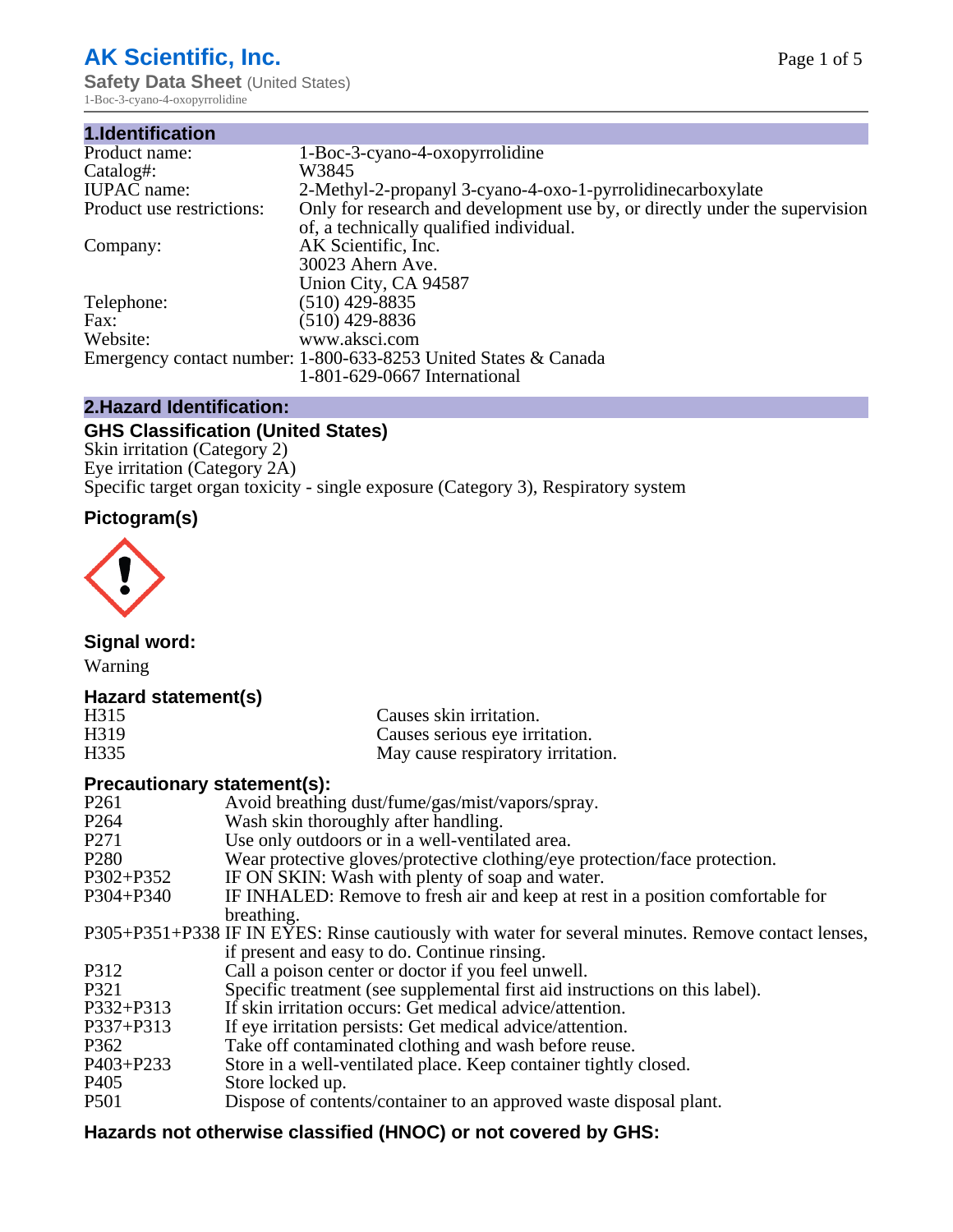#### None

#### **3.Composition/Information on Ingredients**

Purity: 98% (GC)<br>EC: Not availal

Synonyms: Not available. CAS#: 175463-32-8 Not available.

## **4. First Aid Measures**

**General Information:** Immediately remove any clothing contaminated by the product. Move out of dangerous area. Consult a physician and show this safety data sheet.

**Inhalation:** Move person to fresh air. If not breathing, give artificial respiration. If breathing is difficult, give oxygen. Obtain medical aid.

**Skin contact:** Immediately flush skin with running water for at least 15 minutes while removing contaminated clothing and shoes. Wash clothing before reuse. Obtain medical aid immediately. **Eye contact:** Immediately flush open eyes with running water for at least 15 minutes. Obtain medical aid immediately.

**Ingestion:** Do NOT induce vomiting without medical advice. Rinse mouth with water. Never administer anything by mouth to an unconscious person. Obtain medical aid immediately.

**Most important symptoms and effects, both acute and delayed:** No further information available. Please see sections 2 and 11.

**Indication of any immediate medical attention and special treatment needed:** No further information available.

## **5. Fire Fighting Measures**

**Suitable extinguishing media:** Use water spray, dry chemical, carbon dioxide, or chemical foam. **Specific hazards arising from the chemical:** Carbon oxides, Nitrogen oxides.

**Advice for firefighters:** As in any fire, wear a NIOSH-approved or equivalent, pressure-demand, self-contained breathing apparatus and full protective gear. During a fire, irritating and highly toxic gases may be generated by thermal decomposition or combustion.

## **6. Accidental Release Measures**

**Personal precautions, protective equipment and emergency procedures:** Wear protective equipment and keep unprotected personnel away. Ensure adequate ventilation. Remove all sources of ignition. Prevent further leak or spill if safe to do so. For personal protective equipment, please refer to section 8.

**Environmental precautions:** Do not let product enter drains, other waterways, or soil.

**Methods and materials for containment and cleaning up:** Prevent further leak or spill if safe to do so. Vacuum, sweep up, or absorb with inert material and place into a suitable disposal container. Consult local regulations for disposal. See section 13 for further disposal information.

## **7. Handling and Storage**

**Precautions for safe handling:** Avoid contact with skin, eyes, and personal clothing. Wash hands thoroughly after handling. Avoid breathing fumes. Use only with adequate ventilation. Wear suitable protective clothing, gloves, and eye/face protection. Keep away from sources of ignition. Minimize dust generation and accumulation. Keep container tightly closed. Open and handle container with care. Do not eat, drink, or smoke while handling.

**Conditions for safe storage, including any incompatibilities:** Store in a tightly-closed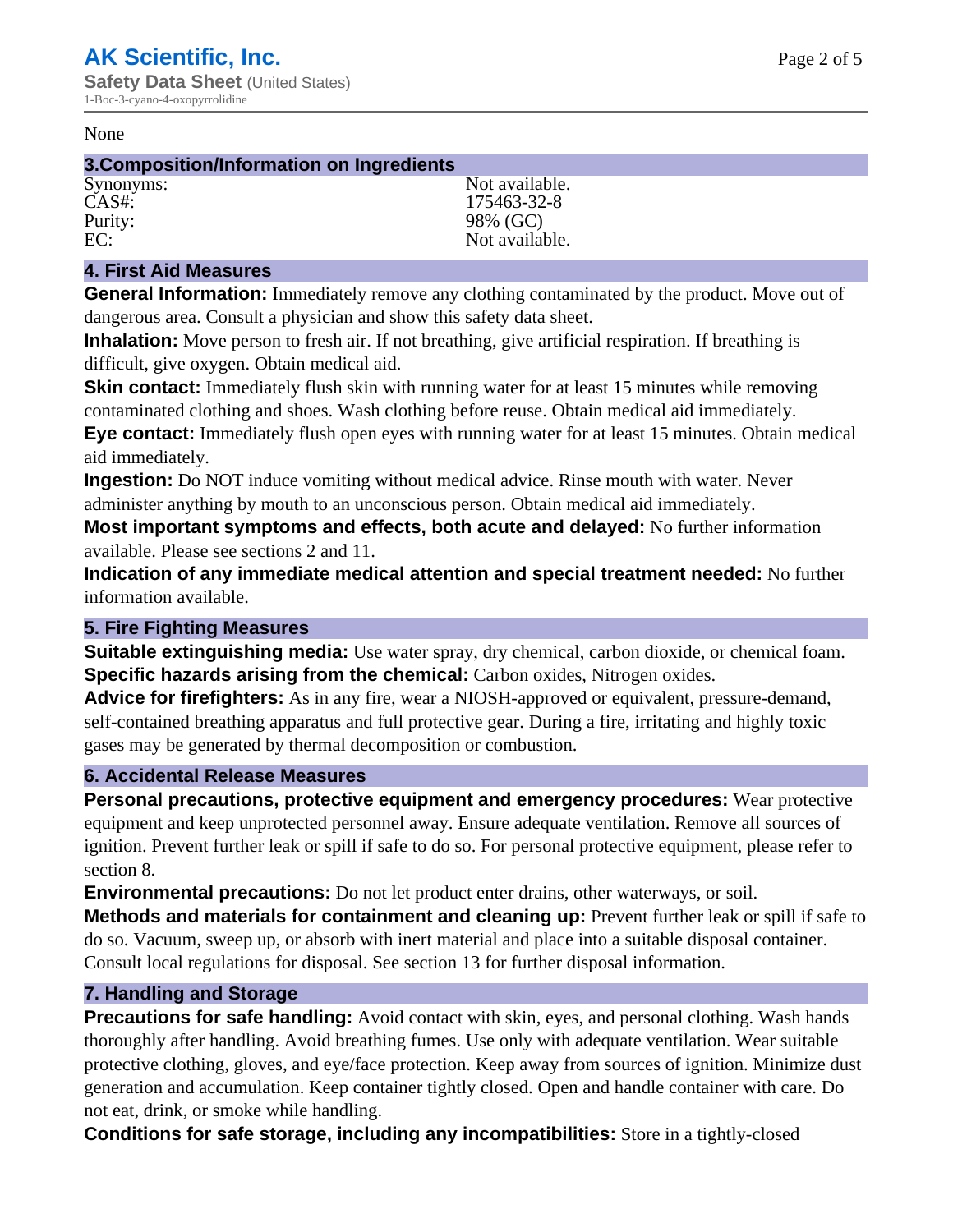container when not in use. Store in a cool, dry, well-ventilated area away from incompatible substances. Keep away from sources of ignition. ,Store long-term at 2-8°C.

## **8. Exposure Controls/Personal Protection**

#### **Exposure limits:**

| <b>OSHA PEL:</b>  | Not available. |
|-------------------|----------------|
| NIOSH REL:        | Not available. |
| <b>ACGIH TLV:</b> | Not available. |

**Appropriate engineering controls:** Avoid contact with skin, eyes, and clothing. Wash hands before breaks and immediately after handling the product. Facilities storing or utilizing this material should be equipped with an eyewash fountain. Use adequate general and local exhaust ventilation to keep airborne concentrations low.

#### **Personal protection**

| Eyes:        | Based on an evaluation of the eye or face hazards present, wear chemical splash-resistant<br>safety glasses or goggles with side protection. A face shield may be appropriate in some |
|--------------|---------------------------------------------------------------------------------------------------------------------------------------------------------------------------------------|
|              | workplaces. Use eyewear tested and approved under appropriate government standards<br>such as OSHA 29 CFR 1910.133 or EU EN166.                                                       |
| Hands:       | Wear gloves selected based on an evaluation of the possible hazards to hands and skin,                                                                                                |
|              | the duration of use, the physical conditions of the workplace, and the chemical resistance                                                                                            |
|              | and physical properties of the glove material.                                                                                                                                        |
|              | Skin and body: Protective clothing must be selected based on the hazards present in the workplace, the                                                                                |
|              | physical environment, the duration of exposure, and other factors. No fabric can provide                                                                                              |
|              | protection against all potential hazards; therefore it is important to select the appropriate                                                                                         |
|              | protective clothing for each specific hazard. At the minimum, wear a laboratory coat and                                                                                              |
|              | close-toed footwear.                                                                                                                                                                  |
| Respiratory: | Respirators are not a substitute for accepted engineering control measures such as<br>enclosure or confinement of the operation, general and local ventilation, and substitution      |
|              | of less toxic materials. When respiratory personal protective equipment is appropriate                                                                                                |
|              | based on an assessment of respiratory hazards in the workplace, use a NIOSH- or                                                                                                       |
|              | CEN-certified respirator.                                                                                                                                                             |

| 9. Physical and Chemical Properties |                       |
|-------------------------------------|-----------------------|
| <b>Physical State:</b>              | Off-white powder      |
| Molecular Formula:                  | C10H14N2O3            |
| Molecular Weight:                   | 210.23                |
| Odor:                               | Not available.        |
| pH:                                 | Not available.        |
| <b>Boiling Point Range:</b>         | Not available.        |
| Freezing/Melting Point:             | $160^{\circ}$ C       |
| <b>Flash Point:</b>                 | Not available.        |
| <b>Evaporation Rate:</b>            | Not available.        |
| Flammability(solid,gas):            | Please see section 2. |
| <b>Explosive limits:</b>            | Not available.        |
| Vapor Pressure:                     | Not available.        |
| Vapor Density:                      | Not available.        |
| Solubility:                         | Not available.        |
| <b>Relative Density:</b>            | Not available.        |
| Refractive Index:                   | Not available.        |
| Volatility:                         | Not available.        |
| <b>Auto-ignition Temperature:</b>   | Not available.        |
| <b>Decomposition Temperature:</b>   | Not available.        |
| <b>Partition Coefficient:</b>       | Not available.        |
|                                     |                       |

# **10. Stability and Reactivity**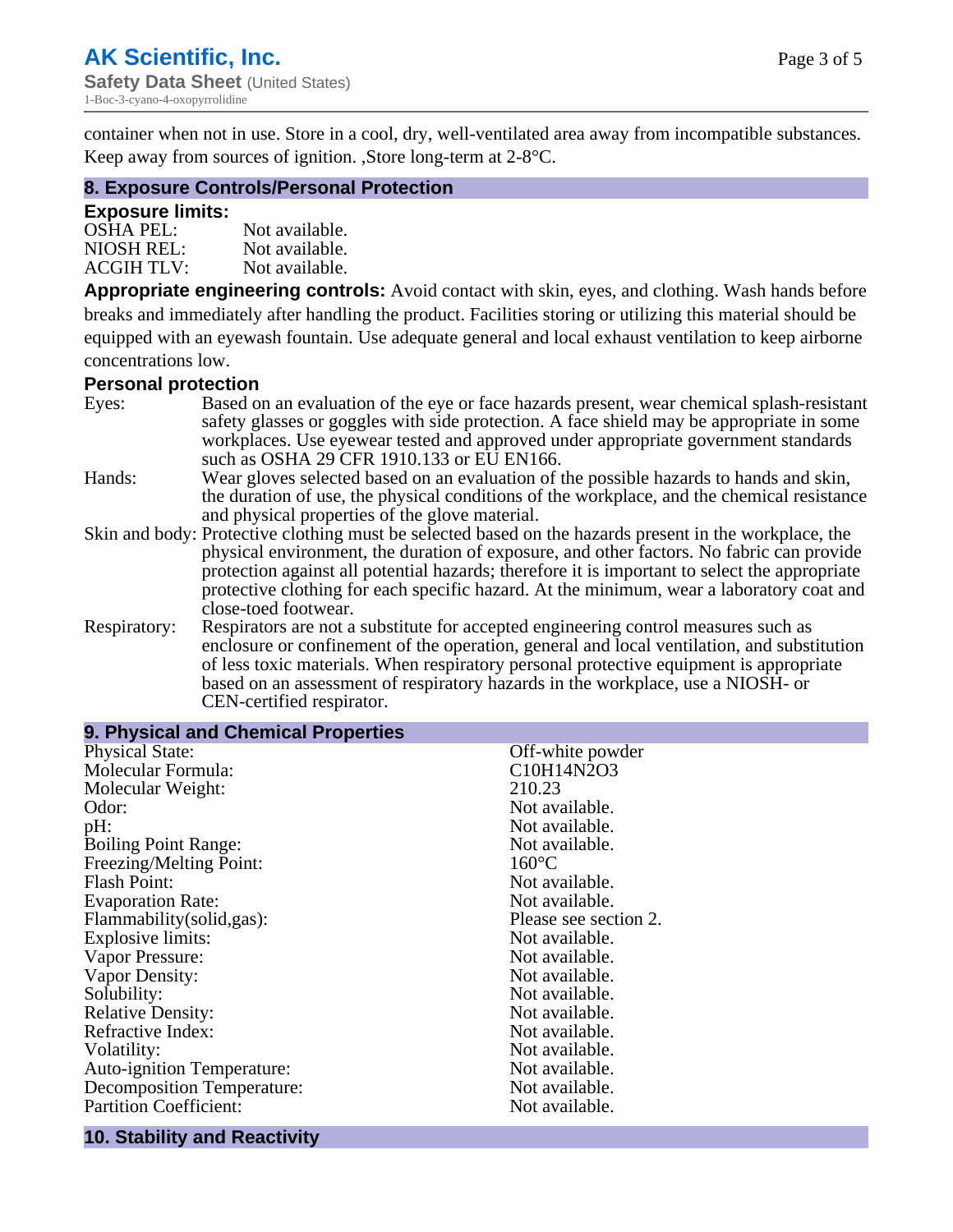| Reactivity:                         | Not available.                                       |
|-------------------------------------|------------------------------------------------------|
| Chemical stability:                 | Stable under recommended temperatures and pressures. |
| Possibility of hazardous reactions: | Not available.                                       |
| Conditions to avoid:                | Dust generation.                                     |
| Incompatible materials:             | Strong oxidizing agents.                             |
| Hazardous decomposition products:   | Carbon oxides, Nitrogen oxides.                      |
|                                     |                                                      |

#### **11. Toxicological Information**

| RTECS#                                         | Not available.                                      |
|------------------------------------------------|-----------------------------------------------------|
| Acute toxicity:                                | Not available.                                      |
| Routes of exposure:                            | Inhalation, eye contact, skin contact, ingestion.   |
| Symptoms related to the physical, chemical and | Skin contact may result in inflammation             |
| toxicological characteristics:                 | characterized by itching, scaling, reddening,       |
|                                                | blistering, pain or dryness. Eye contact may result |
|                                                | in redness, pain or severe eye damage. Inhalation   |
|                                                | may cause irritation of the lungs and respiratory   |
|                                                | system. Overexposure may result in serious illness  |

or death.

#### **Carcinogenicity**

| IARC: | Not classified.                                                                                       |
|-------|-------------------------------------------------------------------------------------------------------|
| NTP:  | Not listed.                                                                                           |
| OSHA: | Not listed.                                                                                           |
|       | Acute toxic effects: Inflammation of the eye is characterized by redness, watering, and itching. Skin |
|       | inflammation is characterized by itching, scaling, reddening, or, occasionally,                       |
|       | blistering.                                                                                           |

| <b>12. Ecological Information</b> |                |  |
|-----------------------------------|----------------|--|
| Ecotoxicity:                      | Not available. |  |
| Persistence and degradability:    | Not available. |  |
| Bioaccumulative potential:        | Not available. |  |
| Mobility in soil:                 | Not available. |  |
| Other adverse effects:            | Not available. |  |

#### **13. Disposal Considerations**

Disposal of waste: Chemical waste generators must determine whether a discarded chemical is classified as hazardous waste. US EPA guidelines for the classification determination are listed in 40 CFR 261.3. Additionally, waste generators must consult state and local hazardous waste regulations to ensure complete and accurate classification. Observe all federal, state and local regulations when disposing of the substance.

Disposal of packaging: Do not reuse containers. Dispose of as unused product.

| <b>14. Transportation Information</b> |                |
|---------------------------------------|----------------|
| <b>DOT (United States)</b>            |                |
| UN number:                            | Not hazmat     |
| Proper shipping name:                 | Not available. |
| Transport hazard class:               | Not available. |
| Packing group:                        | Not available. |
| <b>IATA</b>                           |                |
| <b>UN Number:</b>                     | Not DG         |
| Proper shipping name:                 | Not available. |
| Transport hazard class:               | Not available. |
| Packing group:                        | Not available. |